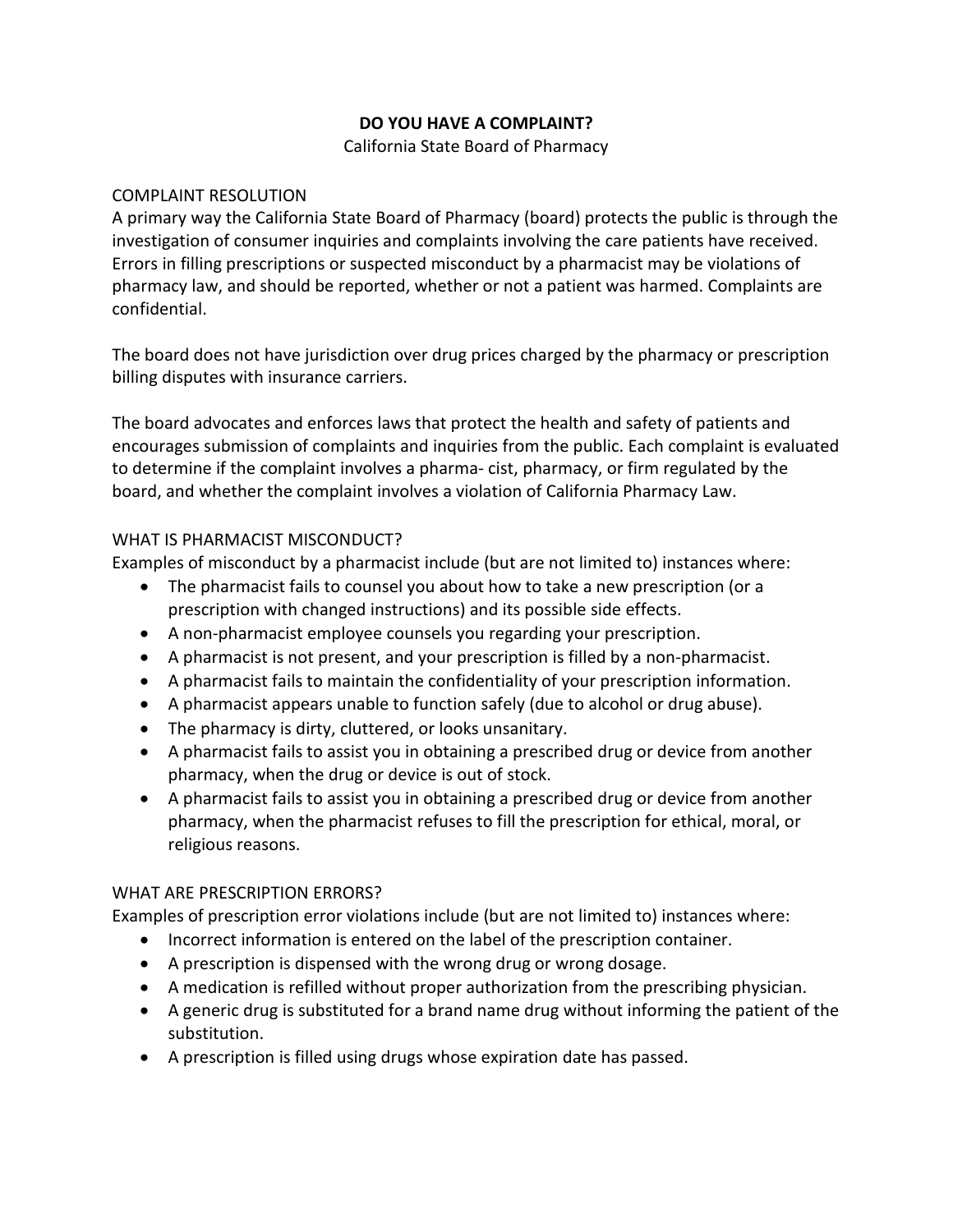#### HOW TO FILE A COMPLAINT

Complaint forms are found at [www.pharmacy.ca.gov.](http://www.pharmacy.ca.gov/) The form may be filled out and submitted electronically, or the form can be printed and filled out by hand. The completed form must be sent to the California State Board of Pharmacy, 2720 Gateway Oaks Drive., Suite 100, Sacramento, CA 95833. An online complaint form is also available on the website that can be submitted electronically.

### WHAT HAPPENS TO MY COMPLAINT?

The board strives to complete most investigations within six months. Routine investigations may take up to 90 days, while more complex cases requiring extensive investigation may take longer.

 mediation or investigation. If the complaint is not within the board's jurisdiction, it may be closed with no action taken or referred to another agency that may have jurisdiction. If the complaint is within the board's jurisdiction, the complaint will be referred to staff for

 reprimand, a citation and fine, or revocation of the license with loss of the right to practice or A complaint could result in disciplinary action being taken against a licensee ranging from a operate a pharmacy.

 board will respond in writing. The following information may be obtained: If you write to the board and request information regarding the outcome of a complaint, the

- The date the complaint was received by the board.
- A summary of the investigation.
- The outcome or type of discipline

 Formal disciplinary actions are a matter of public record and are posted on the board's website, as are the names of licensees, license numbers, address of record, the date the original license was issued and the current status (active or inactive) of the license. Disciplinary actions and accusations can be found on the board website at

[https://www.pharmacy.ca.gov/enforcement/index.shtml.](https://www.pharmacy.ca.gov/enforcement/index.shtml)

# **CALIFORNIA STATE BOARD OF PHARMACY**

FOR MORE INFORMATION ABOUT THE BOARD, LICENSING, OR THE COMPLAINT PROCESS:

VISIT THE BOARD'S WEBSITE AT [www.pharmacy.ca.gov](http://www.pharmacy.ca.gov/) 

TO FILE A COMPLAINT GO TO: <https://www.dca.ca.gov/webapps/pharmacy/complaint.php>